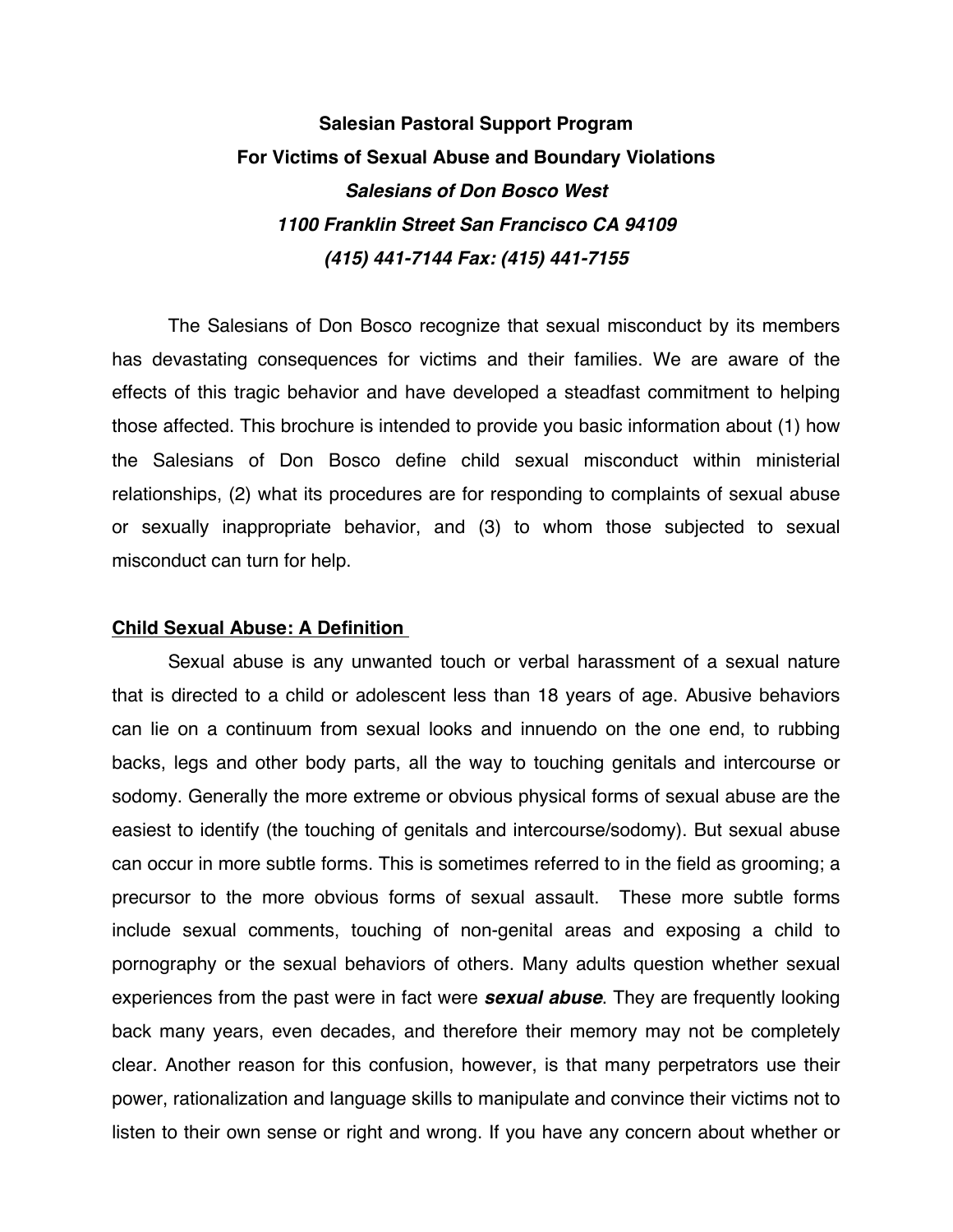not you were a victim of sexual abuse, our *Mental Health Advisor* can help you figure that out.

#### **The Mental Health Advisor**

To ensure that we handle each instance promptly, thoroughly, and compassionately, the Salesians of Don Bosco have hired a *Mental Health Advisor (MHA)* who is skilled in the area of child sexual abuse. The *Mental Health Advisor* is a licensed mental health professional who will listen to, understand, and offer help, including referral for appropriate psychological counseling to those affected by Salesian member misconduct. The *Mental Health Advisor* may be the person whom you will talk to upon your first contact with the Salesians of Don Bosco. The *Mental Health Advisor* is a consultant, rather than an employee, so he will call you from his/her private office, rather than from the Salesian offices. The *Mental Health Advisor* does not provide mental health services or therapy to victims of sexual abuse; instead, the *Mental Health Advisor* will help facilitate counseling or therapy services for you in your community. The person you see for actual therapy is completely your choice. However, the *Mental Health Advisor* will talk with you about your experiences initially and explain to you the Salesians of Don Bosco's response to victims of sexual abuse. If you prefer to speak with the Provincial (the head of the Salesian Western Province) about your experiences, the *Mental Health Advisor* can arrange that for you. The *Mental Health Advisor* is your liaison to the Salesians of Don Bosco West, so if you have any questions, please feel free to contact him.

## **The Reporting Process**

**What happens once you decide you were a victim of sexual abuse by a member of the Salesians** of Don Bosco **or you are wondering if you were a victim of sexual abuse?** You can contact the Salesians of Don Bosco by letter, telephone or fax explaining your situation. The Salesians of Don Bosco West will respond to all allegations of sexual misconduct with great care.

The *Mental Health Advisor* will contact you by telephone to discuss your mental health needs. If you desire, the *Mental Health Advisor* will help you find a counselor in your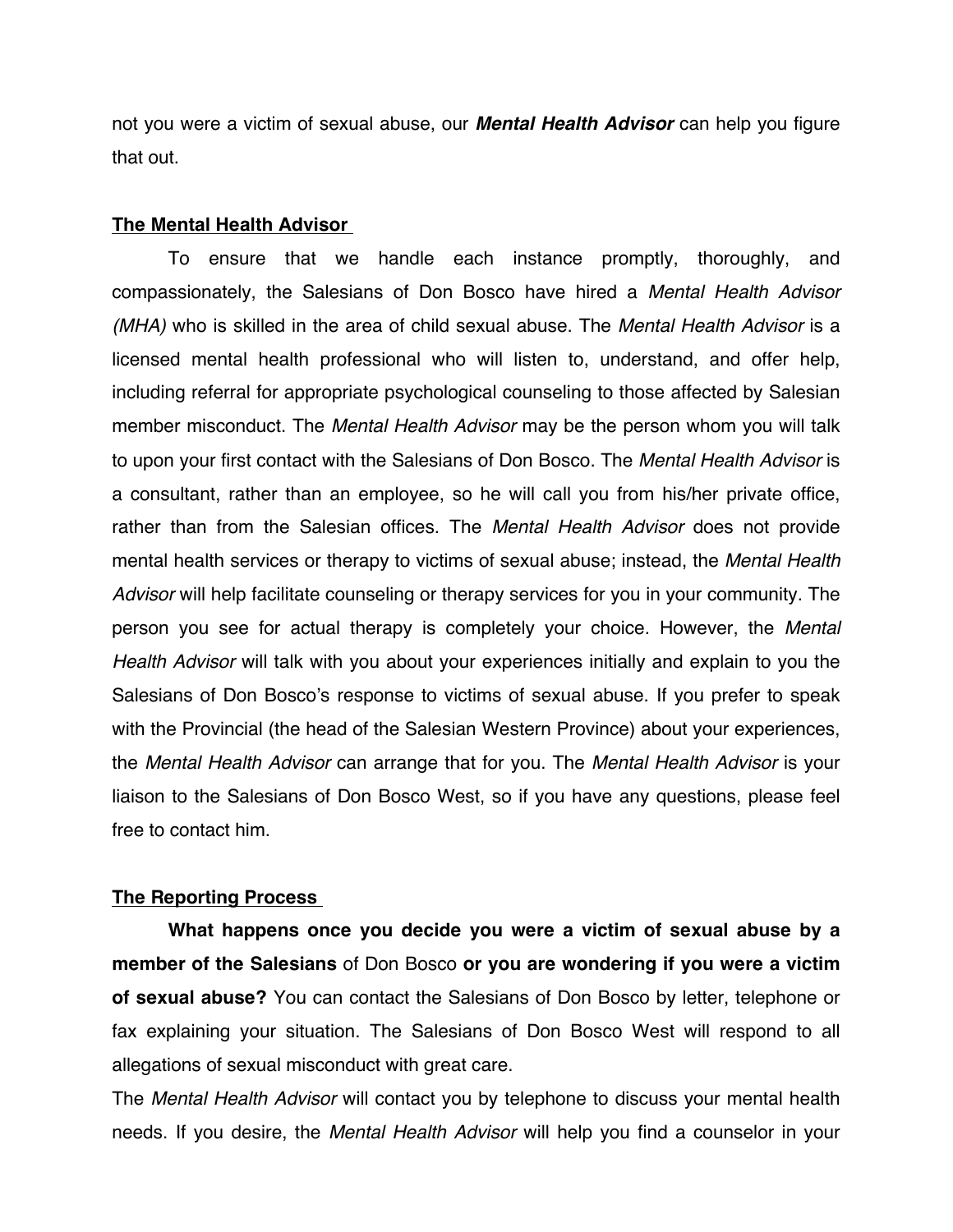area that specializes in working with victims of sexual abuse. The Salesians of Don Bosco will pay for those services (up to \$10,000.00). Some individuals who were victims of sexual abuse contact the Salesians of Don Bosco requesting a monetary settlement for their pain and suffering and/or medical expenses they incurred as a result of those abusive experiences. Unfortunately, the *Salesian Pastoral Assistance Program* is not the appropriate mechanism for resolving legal matters. You would need to contact an attorney to resolve any claim of damages.

#### *What happens to the person who abused me?*

If the person who perpetrated the abuse is still a member of the Salesian congregation, the Provincial will remove the member from public ministry until the *Review Board*, which is charged with the responsibility of determining the credibility of the accusation, resolves the matter. Removing the accused member from public ministry helps to protect other children from potential victimization. If the Review Board finds the accusation credible, the member will be formally restricted (not permitted to be involved in public ministry; not be allowed to function publicly as a priest or a deacon, including public celebration of the sacraments; may not wear clerical or distinctive religious attire publicly or use ecclesiastical titles in public communications.) and places the individual on an safety plan (risk reduction strategies) that that is monitored monthly (or more often if necessary) and reviewed each year by the Review Board.

#### **The Salesian Review Board**

The *Review Board* consists of members of the community skilled in the area of child abuse, who will investigate all accusations of sexual maltreatment by Salesians of Don Bosco. The *Review Board* collects all the necessary information that will help them determine whether or not an accusation is credible. This includes, but is not limited to: a statement by the victim, investigator interview of the victim and alleged perpetrator, a response by the member to the accusation, psychological evaluation and polygraph of the alleged perpetrator, court documents, past accusations, witness interviews, etc.

The possible findings of the *Review Board* are 1) *Credible*, 2) *Not Credible* or 3) *Unable to Determine*. A *Credible* finding means that based on the information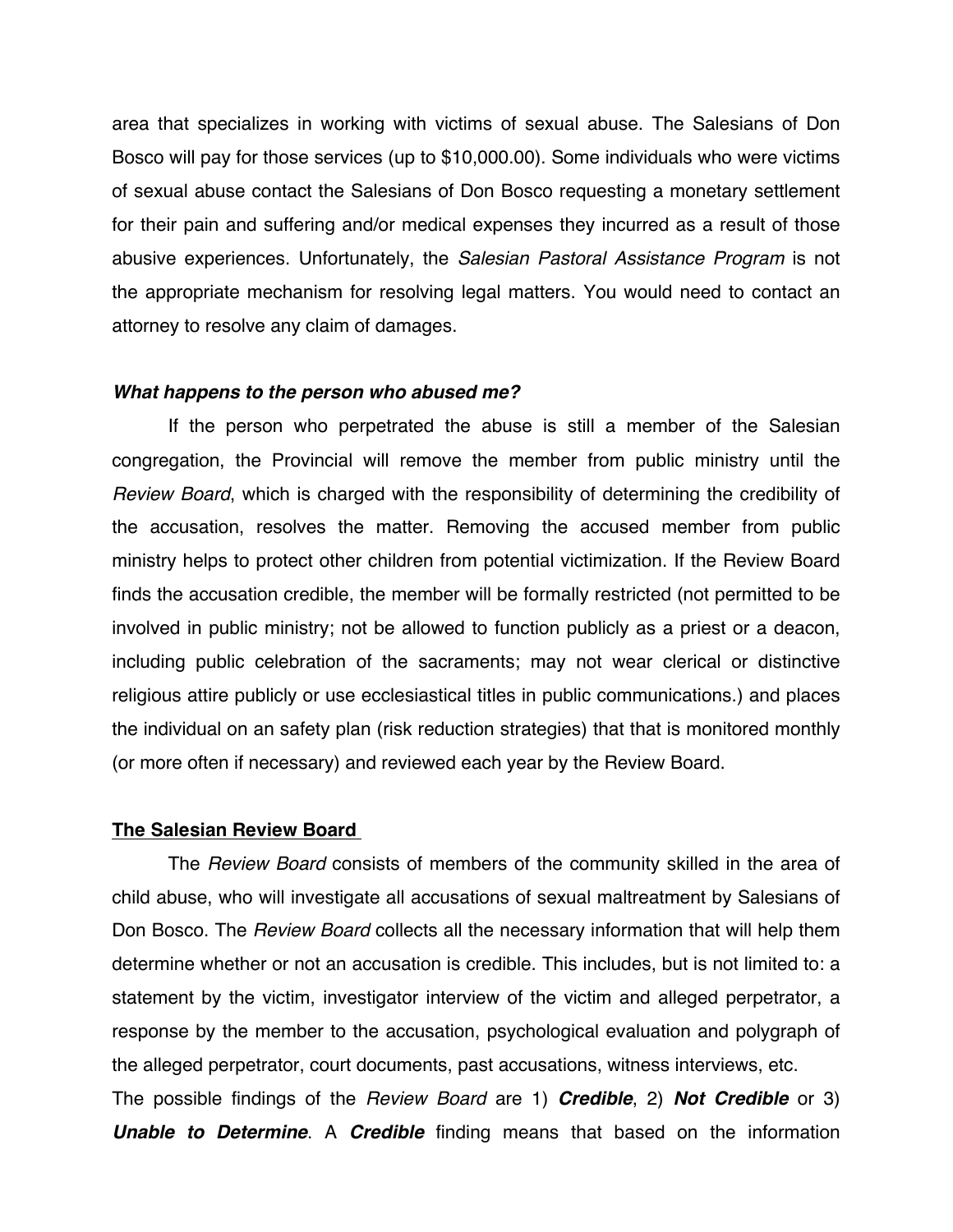provided, the *Review Board* determined that there is a strong likelihood that the events described by the victim occurred. It is not the same as guilty finding in a court of law, but an indication that the *Review Board* generally believes that the alleged events took place. A *Not Credible* finding means that after reviewing all the available information, the *Review Board* did not believe the events took place as stated. An *Unable to Determine* finding does not necessarily mean that the *Review Board* didn't believe the victim, it just may mean there was not enough information provided to come to a *Credible* or *Not Credible* conclusion. This lack of information may include, but not be limited to, the lack of a victim interview by investigator, a deceased or otherwise unavailable perpetrator, an invalid polygraph or lack of details or memory by the victim. The *Review Board* does everything it can do to make a determination in each and every case.

### **What about if the perpetrator is deceased or no longer a Salesian?**

That doesn't necessarily mean that the *Review Board* cannot reach a "Credible" determination. In fact, by means of a thorough interview with the victim, as well as other documents, and prior complaints against the member, the *Review Board* has found many accusations "*Credible*." Don't forget, an "*Unable to Determine*" finding does not mean that the *Review Board* didn't believe you; it just means that there wasn't enough information for them to reach a decision. In many cases, the Provincial still approves the continuation of the therapy services the victim was receiving. If the perpetrator is working within another religious organization, the *Review Board* will notify that organization in an effort to protect other children.

#### **Investigator Interview**

An important part of the investigation and determination process is the victim's personal statement and investigator interview. You will be asked to participate in the process by writing to the *Review Board* about your experience and/or agreeing to meet with an investigator skilled in interviewing victims of child sexual abuse. It is purely optional whether or not you participate in this process. However, if you refuse to be interviewed, and the *Review Board* finds your accusation *Not Credible*, you will not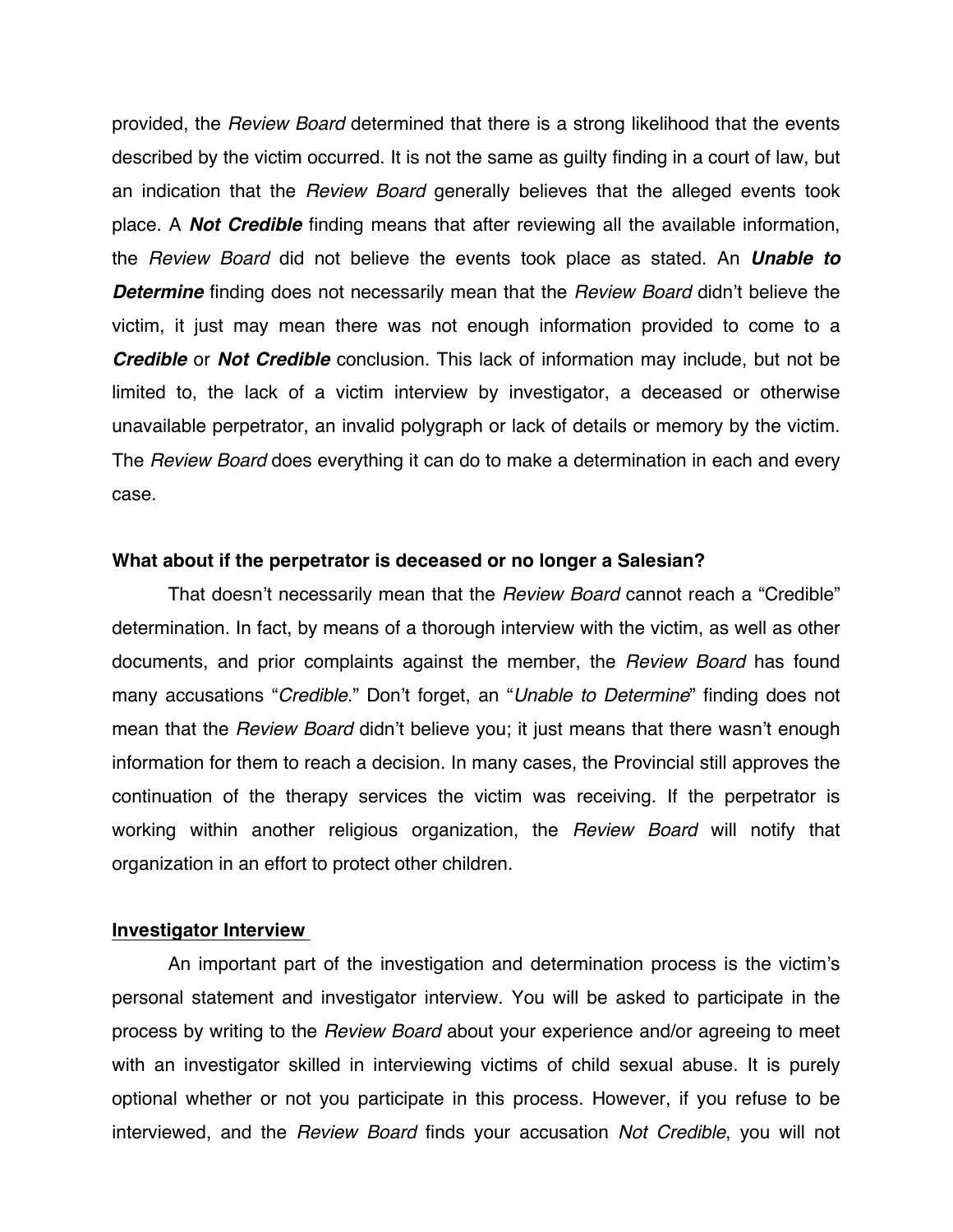receive further mental health services. If the *Review Board* finds the accusation, *Unable to Determine*, the Provincial will decide whether or not mental health services will continue. Whether or not the victim agreed to be interviewed by the board investigator will be a factor in this decision. Although it may seem a bit daunting to talk with an investigator, and participate in the *Review Board* investigation process, many victims have expressed that they found the Review Board's determination validating and that was ultimately very helpful in their healing process.

### **The Review Board Outcome**

# **What happens if my accusation is determined by the** *Review Board* **to be "***Credible***?"**

You will receive a letter or phone call (which ever you prefer) from the Provincial informing you of the Review Board's decision. The Provincial will offer to meet with you in person. If you have already started receiving counseling services, that will continue until you have reached the monetary limit described above.

# **What happens if my accusation is determined by the** *Review Board* **to be "***Not Credible***?"**

You will receive a letter or phone call (which ever you prefer) from the Provincial informing you of the Review Board's decision. If you have already started receiving counseling services, you will be given a short period of time (2-4 session) to bring your work with the therapist to a conclusion.

# **What happens if my accusation is determined by the** *Review Board* **to be** *"Unable to Determine***?"**

You will receive a letter or phone call (which ever you prefer) from the Provincial informing you of the Review Board's decision. If you have already started receiving counseling services, the Provincial will make a decision about whether or not the counseling services will continue. If the decision is to stop the counseling services, you will be given a short period of time (2-4 sessions) to bring your work with the therapist to